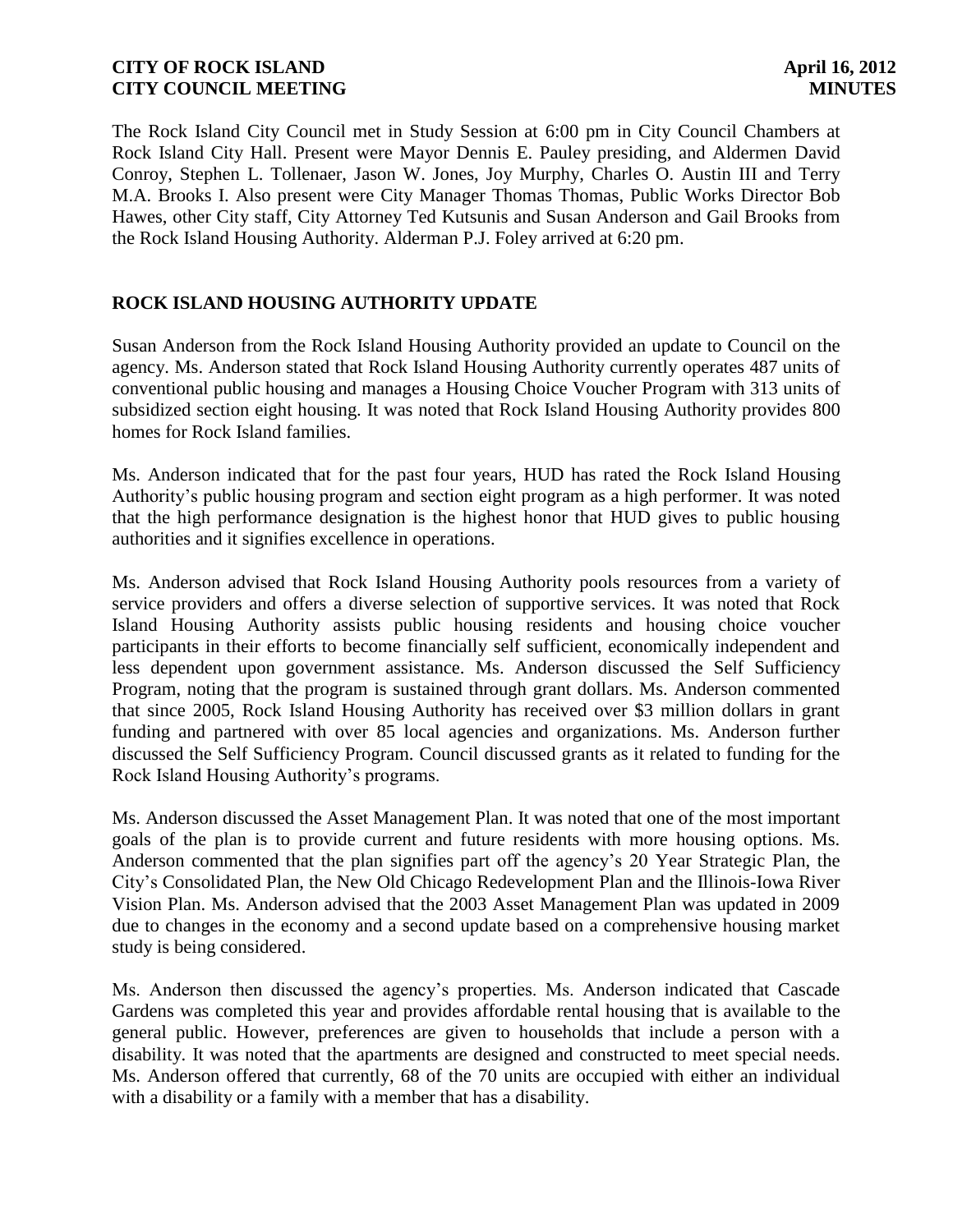Ms. Anderson advised that the redevelopment for Manor Homes was one of the 150 applications submitted to the Illinois Housing Development Authority. It was noted that Manor Homes was one of the properties recommended for funding. Ms. Anderson stated that the new look for Manor Homes will include 55 single family homes and duplexes and two, four bedroom single family homes; each of the rental properties will include two, three or four bedrooms and the units will be mixed income affordable rentals.

Council discussed Manor Homes as it related to demolition of the current buildings and the redevelopment and construction process for the new buildings. Council also discussed relocation as it related to the current residents at Manor Homes.

Ms. Anderson pointed out that Rock Island Housing Authority has secured funding to develop seven town homes at  $3<sup>rd</sup>$  Avenue and  $11<sup>th</sup>$  Street. Ms. Anderson indicated that one of the buildings for Lincoln Homes will be demolished because it is uninhabitable. The remaining buildings will be redeveloped as funding becomes available. It was noted that until that time, the units will be monitored and maintained. Council further discussed Manor and Lincoln Homes as it related to occupancy and relocation of families.

Ms. Anderson stated that over the last 12 months, Spencer Towers has received \$1,650,000.00 in renovations and improvements. It was noted that Spencer Towers is still proposed for redevelopment based upon available funding. Ms. Anderson commented that Spencer Towers will be reconfigured and upgraded to mixed income units. Council discussed Spencer Towers as it related to occupancy and unit size. Council also discussed rules and regulations as it related to HUD in regards to housing, occupancy and housing for people with disabilities.

Ms. Anderson stated that Valley Homes was demolished in 2005 and the plan called for its redevelopment. Ms. Anderson noted that Valley Homes will be reevaluated for redevelopment and will be part of the future market study. Ms. Anderson advised that Sunset Heights is a 141 unit high-rise building that will be kept and maintained. It was noted that over the past five years, modifications to Sunset Heights has totaled over \$1.5 million dollars. Ms. Anderson stated that the building is in good solid shape and fully occupied. Council further discussed the Rock Island Housing Authority's update.

# **ADJOURNMENT**

A motion made by Alderman Jones and seconded by Alderwoman Murphy to adjourn the meeting carried by the following Aye and No vote. Those voting Aye being, Alderman Conroy, Alderman Foley, Alderman Tollenaer, Alderman Jones, Alderwoman Murphy, Alderman Austin and Alderman Brooks; those voting No, none. The meeting was adjourned at 6:43 pm.

\_\_\_\_\_\_\_\_\_\_\_\_\_\_\_\_\_\_\_\_\_\_\_\_\_\_\_\_\_\_ Aleisha L. Patchin, City Clerk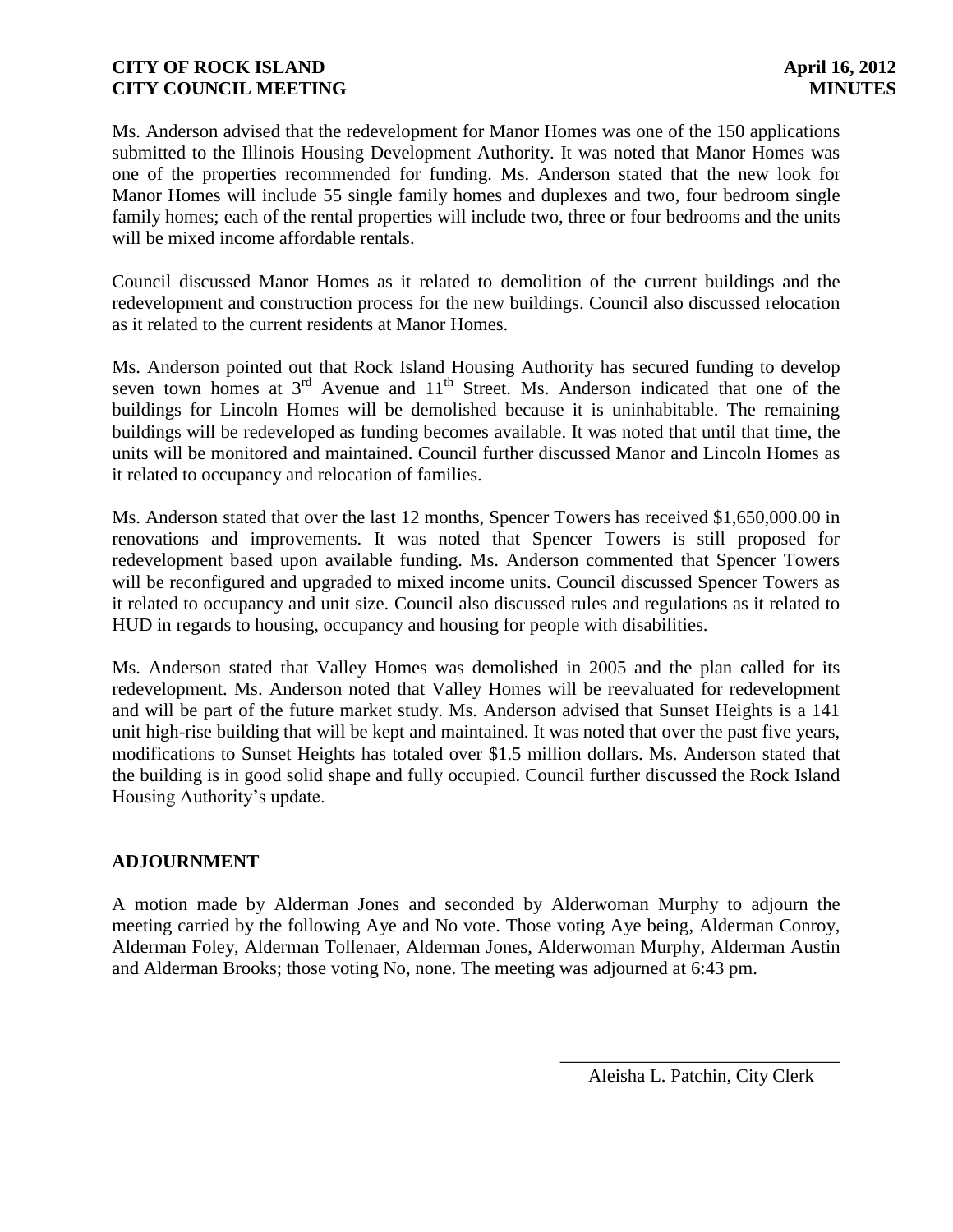Rock Island City Council met in regular session at 6:45 pm in Council Chambers of Rock Island City Hall. Present were Mayor Dennis E. Pauley presiding, and Aldermen David Conroy, P. J. Foley, Stephen L. Tollenaer, Jason W. Jones, Joy Murphy, Charles O. Austin III and Terry M.A. Brooks I. Also present were City Manager Thomas Thomas and City Attorney Ted Kutsunis.

### **Introductory Proceedings**

Mayor Pauley called the meeting to order and led in the Pledge of Allegiance. Alderman Austin gave the Invocation.

### Agenda Item #5 **Minutes of the meeting of April 9, 2012.**

A motion was made by Alderman Jones and seconded by Alderwoman Murphy to approve the Minutes of the meeting of April 9, 2012 as printed. The motion carried by the following Aye and No vote; those voting Aye being, Alderman Conroy, Alderman Foley, Alderman Tollenaer, Alderman Jones, Alderwoman Murphy, Alderman Austin and Alderman Brooks; those voting No, none.

# Agenda Item #6 **Update Rock Island by Mayor Pauley.**

Mayor Pauley stated that the ninth annual Quad Cities Earth Week Fair is Saturday, April 21<sup>st</sup> from 10:00 am to 4:00 pm at the QCCA Expo Center at 2621 4<sup>th</sup> Avenue, Rock Island, IL. The Mayor indicated that the fair is open to the public and admission is free of charge. It was noted that the first 200 adults through the door receive a gift certificate for a free train ride at Niabi Zoo. Mayor Pauley stated that the fair is a celebration of Earth Day (April  $22<sup>nd</sup>$ ) and educates attendees on environmental issues and ways they can be better stewards of our local environment. It was noted that the 2012 fair showcases exhibitors from various environmental organizations, businesses and local governments. Mayor Pauley stated that the booths provide hands-on activities, make and take crafts, green giveaways and fun environmental education for the whole family.

Mayor Pauley advised that the Quad Cities Crime Victims' Rights Week Committee in cooperation with the Rock Island County Sheriff's Department invites you to the Quad Cities Crime Victims' Rights Week Proclamation Ceremony on Monday, April 23, 2012 from 11:00 am to 12:00 pm at the Rock Island County Justice Center at 1317  $3<sup>rd</sup>$  Avenue, Rock Island, IL. Mayor Pauley stated to please join in as they acknowledge and honor the victims of crime in the community. Mayor Pauley commented that if you will be attending and/or would like to speak at this event, call Molly Forslund at the Rock Island County Sheriff's Department at 309-558- 3410.

Mayor Pauley stated that Saukie Golf Course is offering a season special of \$22.00 for an 18 hole round of golf and a cart every day after 10:00 am. It was noted that Saukie Golf Course is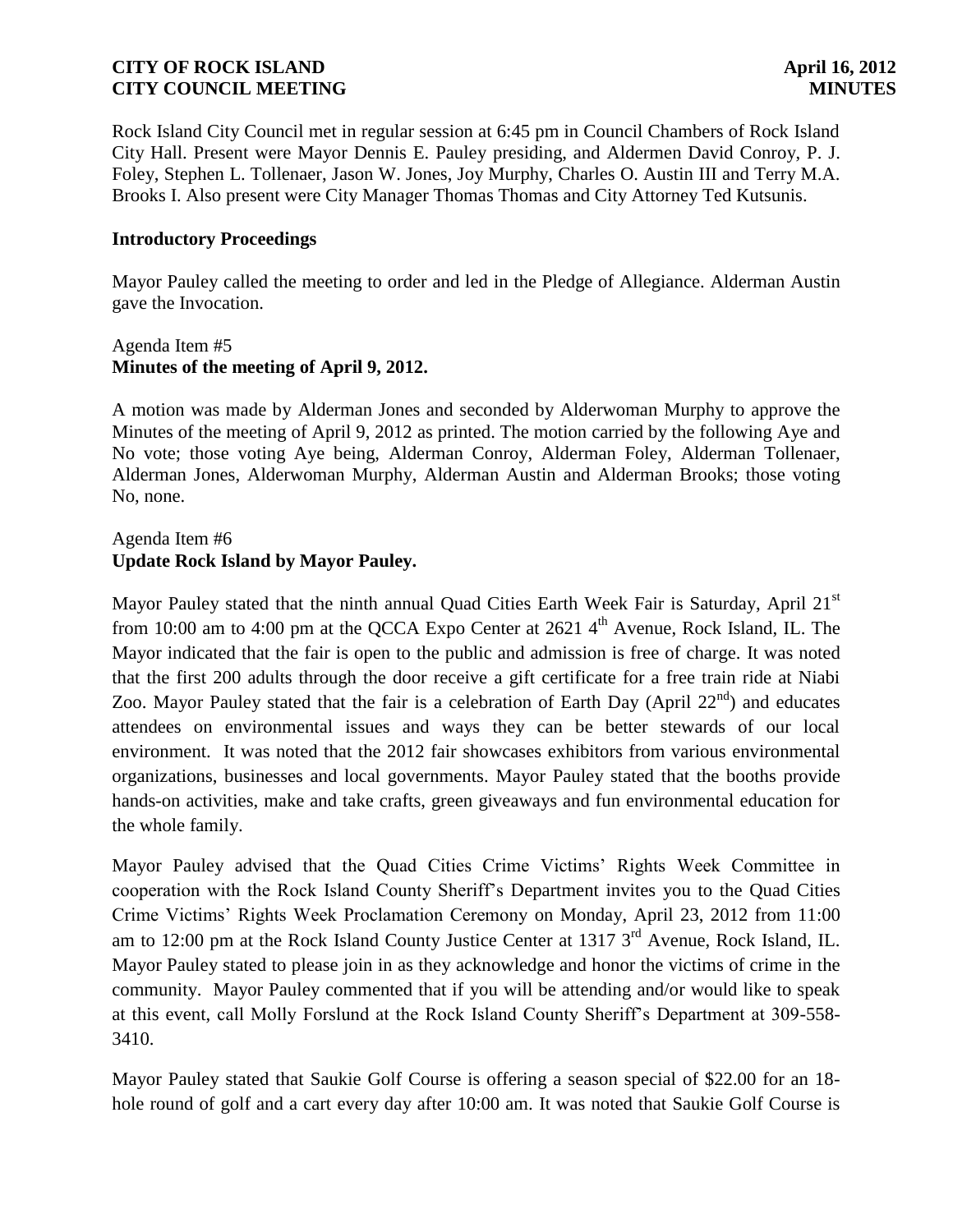conveniently located in the heart of Rock Island at the intersection of  $31<sup>st</sup>$  Avenue and  $38<sup>th</sup>$  Street. It was noted to call (309) 732-CART (2278) to set up a tee time. Mayor Pauley advised that at Highland Springs Golf Course, Pay for 9 and Play 18 on Mondays and Wednesdays. It was noted that Highland Springs is located in southwest Rock Island at  $9500$   $35<sup>th</sup>$  Street West. The Mayor added to call (309) 732-PARS (7277) to set up a tee time.

Mayor Pauley offered that Dr. W. Jackson Rushing III, Adkins Presidential Professor of Art History and Mary Lou Milner Carver, Chair in Native American Art at the University of Oklahoma, will speak on "Native American Art and Abstract Expressionism" on Tuesday, April  $17<sup>th</sup>$  at Larson Hall at Augustana College at 7:30 pm, followed by a reception in the Augustana College Art Museum. Mayor Pauley stated that this event is sponsored by the Olson-Brandelle North American Indian Art Collection at Augustana College. It was noted that the art museum is located on the northwest corner of the intersection of  $7<sup>th</sup>$  Avenue and 38<sup>th</sup> Street, Rock Island. Mayor Pauley commented that there is no admission fee.

### Agenda Item #7

**A Special Ordinance amending a zoning district and zoning map at 1220 and 1224 5th Avenue; 516, 522/524, 526, 528, 528 rear, 602 and 612 13th Street; 1221 and 1231 6th Avenue; 513, 517, 537/539 12th Street; 545 12th Street/1209 6th Avenue; 603 12th Street; and 1221,1225 and 1231 7th Avenue.**

 It was moved by Alderman Foley and seconded by Alderman Conroy to consider, suspend the rules and pass the ordinance. The motion carried by the following Aye and No vote; those voting Aye being, Alderman Conroy, Alderman Foley, Alderman Tollenaer, Alderman Jones, Alderwoman Murphy, Alderman Austin and Alderman Brooks; those voting No, none.

### Agenda Item #8 **CLAIMS**

It was moved by Alderman Austin and seconded by Alderwoman Murphy to accept the following report and authorize payment as recommended. The motion carried by the following Aye and No vote; those voting Aye being, Alderman Conroy, Alderman Foley, Alderman Tollenaer, Alderman Jones, Alderwoman Murphy, Alderman Austin and Alderman Brooks; those voting No, none.

a. Report from the Public Works Department regarding payment #3 and final in the amount of \$11,042.61 to Hoerr Construction for services provided for the 2011 Joint Sewer Lining Program project. (087)

# Agenda Item #9 **Claims for the week of April 6 through April 12 in the amount of \$536,226.02.**

Alderman Tollenaer moved and Alderman Foley seconded to allow the claims. The motion carried by the following Aye and No vote; those voting Aye being, Alderman Conroy, Alderman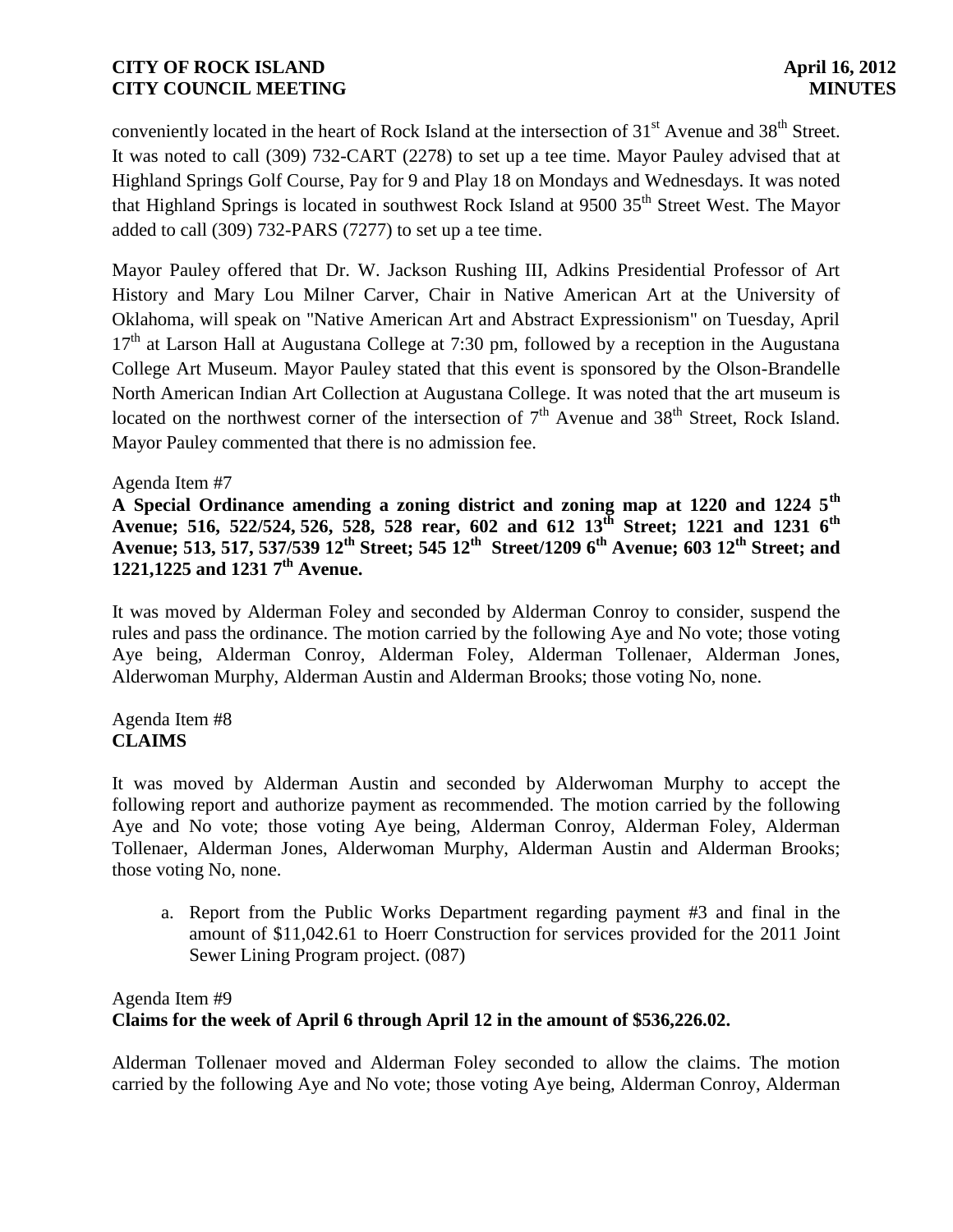Foley, Alderman Tollenaer, Alderman Jones, Alderwoman Murphy, Alderman Austin and Alderman Brooks; those voting No, none.

#### Agenda Item #10

 **Report from the Public Works Department regarding the purchase of 11 fire hydrants from Ferguson Water Works in the amount of \$16,900.00.** 

It was moved by Alderwoman Murphy and seconded by Alderman Foley to approve the purchase as recommended.

Alderman Conroy commented that the City usually does this as a joint purchase with Moline and inquired as to whether this is part of it.

Public Works Director Bob Hawes responded yes.

After comments, the motion carried by the following Aye and No vote; those voting Aye being, Alderman Conroy, Alderman Foley, Alderman Tollenaer, Alderman Jones, Alderwoman Murphy, Alderman Austin and Alderman Brooks; those voting No, none.

Agenda Item #11

### **Report from the Public Works Department regarding the purchase of a sewer camera from Coe Equipment, Inc. in the amount of \$14,842.00.**

Alderman Foley moved and Alderwoman Murphy seconded to approve the purchase as recommended. The motion carried by the following Aye and No vote; those voting Aye being, Alderman Conroy, Alderman Foley, Alderman Tollenaer, Alderman Jones, Alderwoman Murphy, Alderman Austin and Alderman Brooks; those voting No, none.

Agenda Item #12

**Report from the Community and Economic Development Department regarding the purchase of property at 606 24th Street from the Rock Island County Delinquent Tax Agent**  in the amount of \$4,750.00 and the sale of property at 606 24<sup>th</sup> Street to Rock Island **Economic Growth Corporation in the amount of \$4,750.00 plus closing costs.** 

It was moved by Alderman Jones and seconded by Alderwoman Murphy to approve the purchase and sale as recommended, authorize the City Manager to execute the contract documents and refer to the City Attorney for an ordinance. The motion carried by the following Aye and No vote; those voting Aye being, Alderman Conroy, Alderman Foley, Alderman Tollenaer, Alderman Jones, Alderwoman Murphy, Alderman Austin and Alderman Brooks; those voting No, none.

Agenda Item #13

**Report from the Public Works Department regarding bids for the purchase of two 2012 B&B Trailers, recommending the bid be awarded to Martin Tri-State Equipment, Inc. in the amount of \$10,720.00.**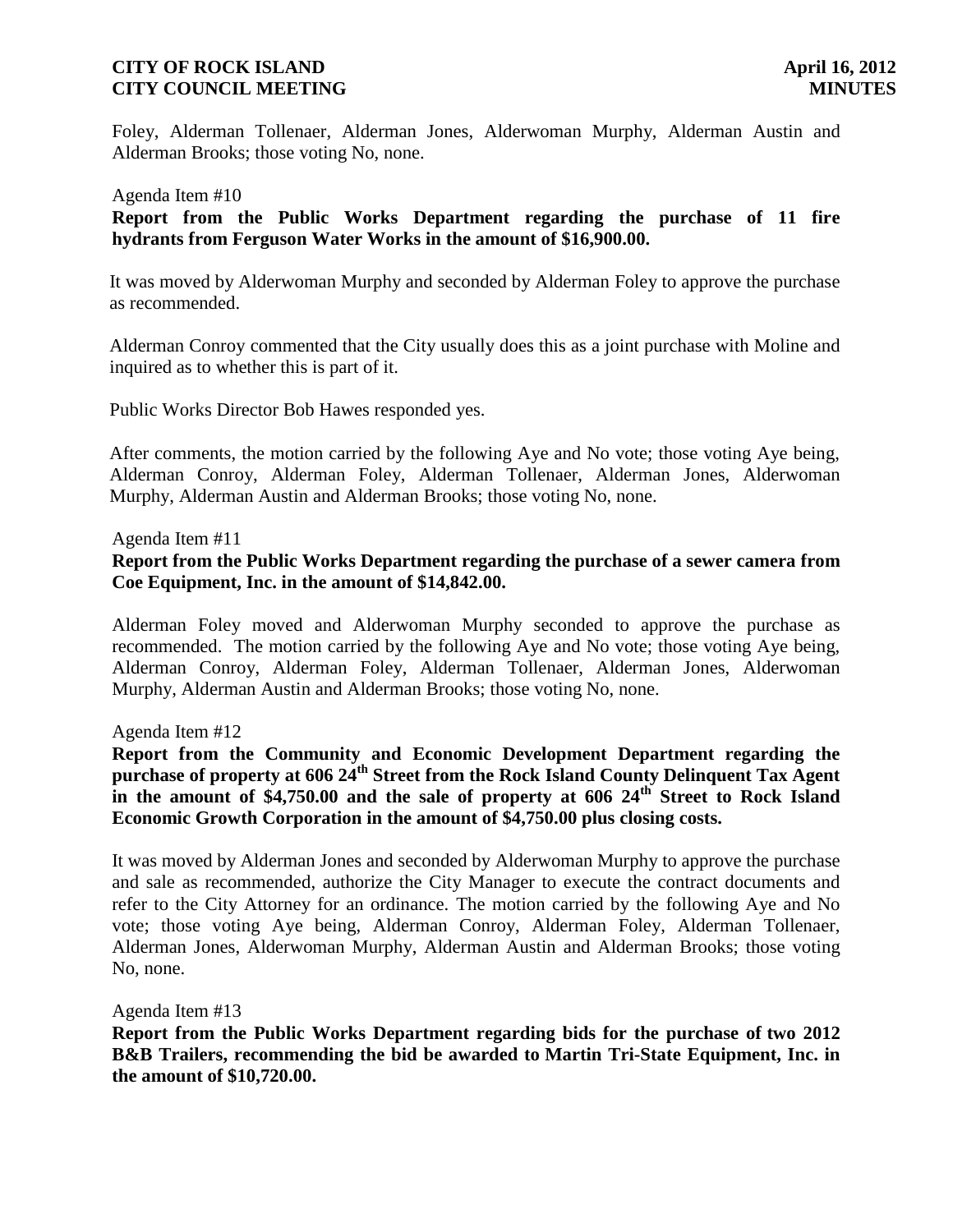Alderman Foley moved and Alderwoman Murphy seconded to award the bid as recommended, authorize purchase and refer to the City Attorney for an ordinance declaring the current trailers as surplus. The motion carried by the following Aye and No vote; those voting Aye being, Alderman Conroy, Alderman Foley, Alderman Tollenaer, Alderman Jones, Alderwoman Murphy, Alderman Austin and Alderman Brooks; those voting No, none.

### Agenda Item #14

## **Report from the Public Works Department regarding bids for the purchase of a John Deere tractor and mower (commercial lawn equipment), recommending the bid be awarded to River Valley Turf, Inc. in the amount of \$29,175.56.**

It was moved by Alderman Austin and seconded by Alderwoman Murphy to award the bid as recommended, authorize purchase and refer to the City Attorney for an ordinance declaring the current tractor and mower as surplus. The motion carried by the following Aye and No vote; those voting Aye being, Alderman Conroy, Alderman Foley, Alderman Tollenaer, Alderman Jones, Alderwoman Murphy, Alderman Austin and Alderman Brooks; those voting No, none.

### Agenda Item #15

**Report from the Public Works Department regarding the Prairie View Business Park settlement, recommending payment to Prairie View Business Park LLC and Attorney Jack Brooks in the amount of \$250,000.00 from gaming revenue currently allocated for the Fiscal Year 2013 Ridgewood Road Sustainable Business Park debt service.**

Alderman Tollenaer moved and Alderman Foley seconded to approve the payment as recommended.

Discussion followed. Alderman Conroy stated that in regards to the Ridgewood Road Sustainable Business Park, how will this be paid for if it is taken out of Fiscal Year 2013.

Public Works Director Bob Hawes advised that the bonds have not been sold yet.

Alderman Conroy inquired as to whether the purchase would be moved to Fiscal Year 2014.

Mr. Hawes stated no; the bonds will be sold at the same time. Mr. Hawes advised that the debt repayment will be customized. Mr. Hawes added that the first year will only be an interest payment; the debt service will be taken out of the bonds, which will be scheduled for five years and that will be stretched out to five and one half years.

After discussion, the motion carried by the following Aye and No vote; those voting Aye being, Alderman Conroy, Alderman Foley, Alderman Tollenaer, Alderman Jones, Alderwoman Murphy, Alderman Austin and Alderman Brooks; those voting No, none.

### Agenda Item #16

**Report from the City Clerk regarding a request from the Blue Cat Brew Pub to hold an event (National Home Brew Day) outside on Saturday, May 5, 2012 from 8:00 am to 4:00 pm at 113 18 th Street and a request for a waiver of the permit fees.**